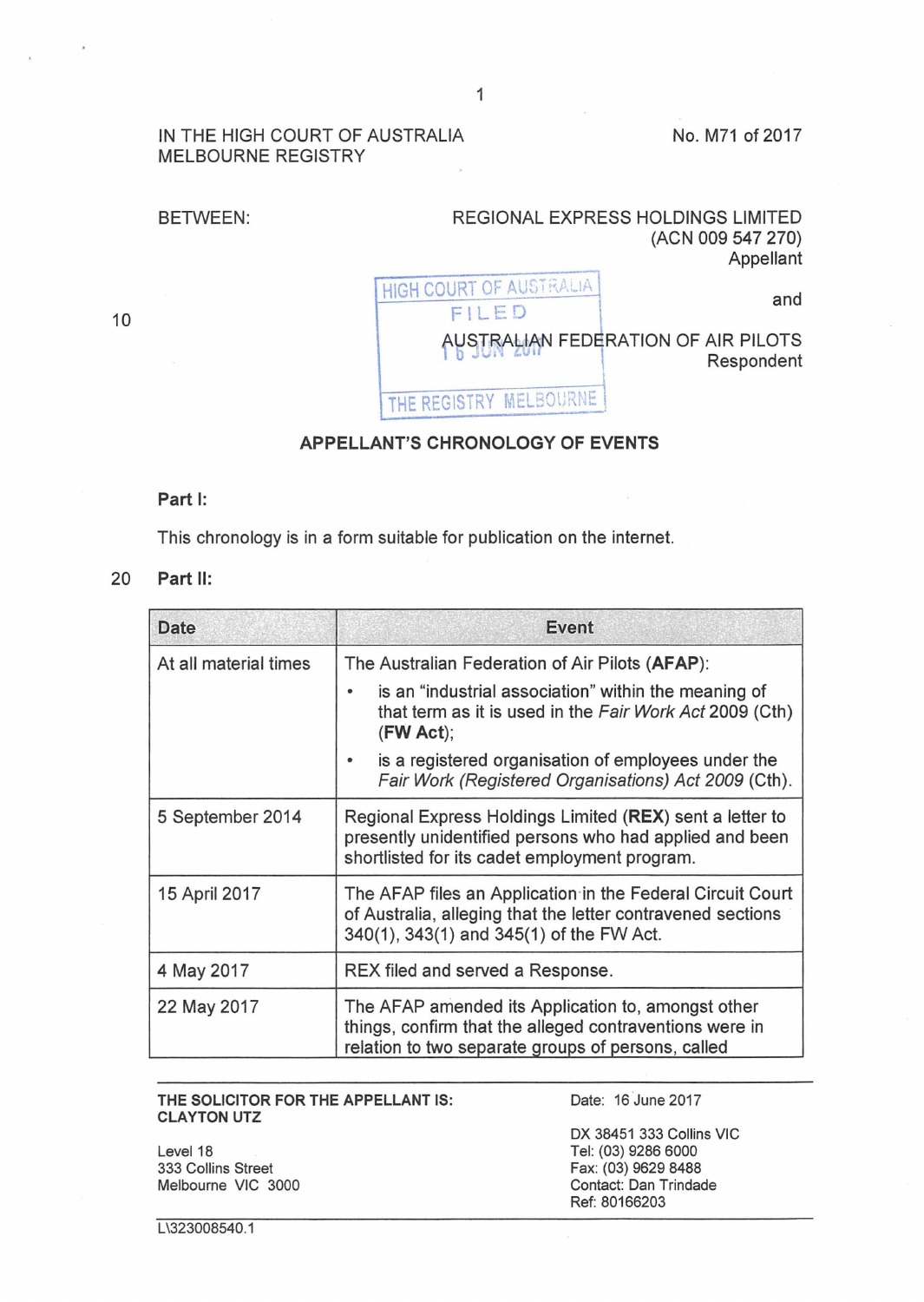| <b>Date</b>      | <b>Event</b>                                                                                                                                                                                                                                                              |
|------------------|---------------------------------------------------------------------------------------------------------------------------------------------------------------------------------------------------------------------------------------------------------------------------|
|                  | "affected class one" and "affected class two".                                                                                                                                                                                                                            |
| 5 June 2015      | Registrar Luxton directed AFAP to file and serve<br>particulars of, amongst other things, the AFAP's<br>entitlement to represent the industrial interests of the<br>persons in "affected class one" and "affected class two".                                             |
| 19 June 2015     | AFAP provided further and better particulars. AFAP<br>relies upon the "Rules of the Australian Federation of Air<br>Pilots" as the source of its entitlement to represent the<br>industrial interests of the persons in "affected class one"<br>and "affected class two". |
| 3 July 2015      | REX filed and served an Amended Response.                                                                                                                                                                                                                                 |
| 31 July 2015     | REX filed an Application in a Case seeking orders<br>summarily dismissing or striking out the Application.                                                                                                                                                                |
| 17 February 2016 | Judge Riethmuller made orders (and published reasons)<br>dismissing REX's Application in a Case (Primary<br>Judgment).                                                                                                                                                    |
| 2 March 2016     | REX filed and served an Application for Leave to Appeal<br>to the Federal Court of Australia from the Primary<br>Judgment.                                                                                                                                                |
| 31 March 2016    | Jessup J made orders granting REX leave to appeal the<br>Primary Judgment, with the appellate jurisdiction to be<br>exercised by a Full Court.                                                                                                                            |
| 13 April 2016    | Jessup J published reasons for judgment regarding the<br>question of leave to appeal.                                                                                                                                                                                     |
| 15 August 2016   | REX filed and served an Amended Notice of Appeal.                                                                                                                                                                                                                         |
| 26 October 2016  | The Full Court of the Federal Court of Australia made<br>orders (and published reasons) dismissing REX's appeal.                                                                                                                                                          |
| 23 November 2016 | REX filed and served an Application for Special Leave to<br>Appeal to the High Court of Australia.                                                                                                                                                                        |
| 12 May 2017      | The High Court of Australia granted REX special leave to<br>appeal.                                                                                                                                                                                                       |
| 26 May 2017      | REX filed and served its Notice of Appeal in the High<br>Court of Australia.                                                                                                                                                                                              |

 $\bar{\phantom{a}}$ 

 $\ddot{\phantom{1}}$